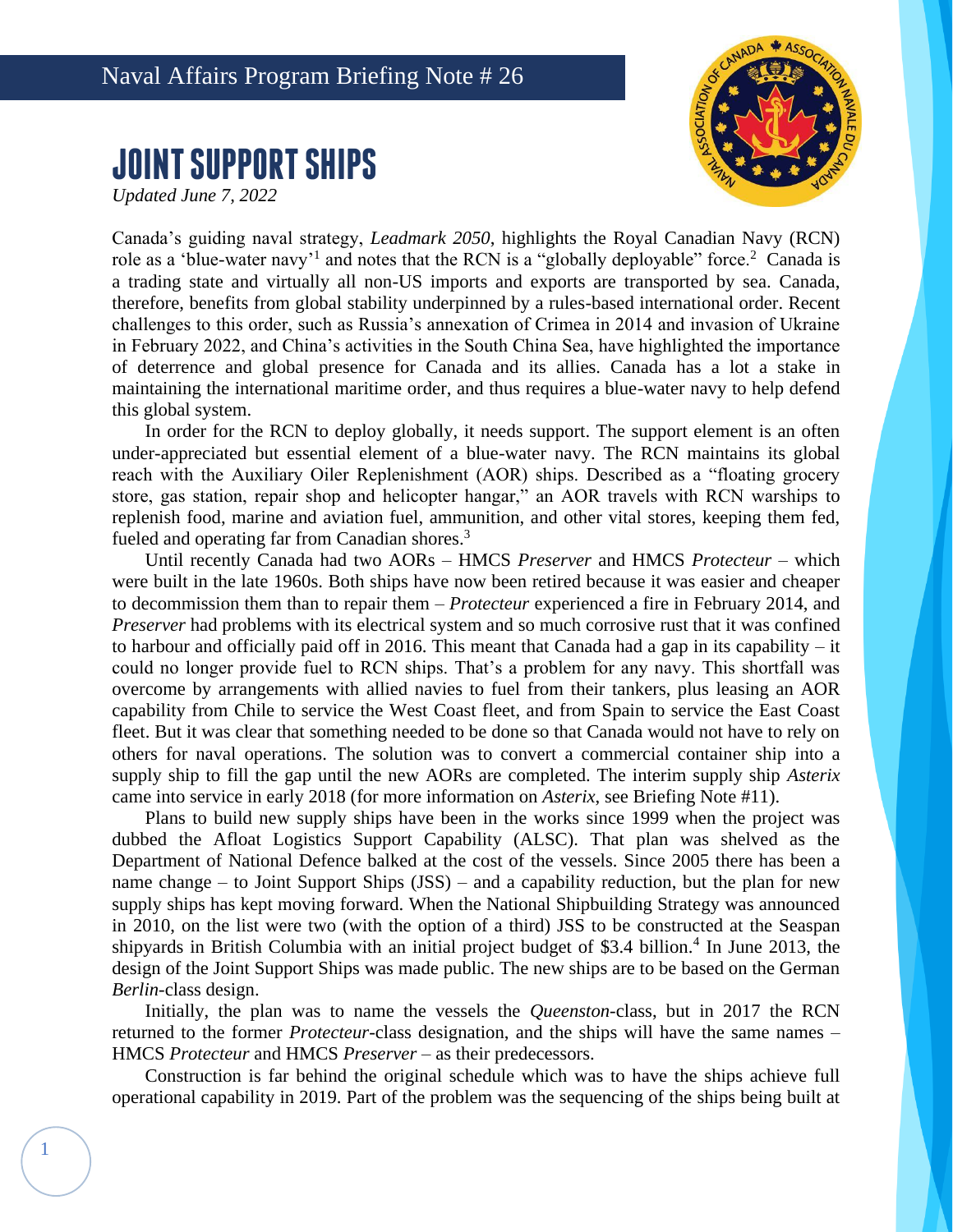Seaspan. As originally envisioned in the National Shipbuilding Strategy (NSS), the JSS would be built *after* the construction of the Offshore Fisheries Science Vessels and the Offshore Oceanographic Science Vessel (for more on the NSS, see Briefing Note #6). To improve the schedule and mitigate a production gap within the shipyard, construction of large segments of the first AOR, known as early blocks, commenced in June 2018. But juggling shipyard capacity was difficult, and schedules were slipping, so in early 2019 the government decided to change the construction sequence of the JSS and Offshore Oceanographic Science Vessel (OOSV). Under the revised sequencing, the first AOR, the future HMCS *Protecteur*, was given priority, followed by the Offshore Oceanographic Science Vessel, and the second AOR, the future HMCS *Preserver*, coming afterwards.

Progress has been made on the first JSS. The keel of the future HMCS *Protecteur* was laid down in January 2020.<sup>5</sup> Even before that, the first 'grand-block' was assembled in November 2019. (A 'grand-block' is formed when four large blocks are joined together.) According to Seaspan, as of spring 2022 construction of the first JSS is well advanced. Two-thirds of the first ship has been now "erected on the hard stand."<sup>6</sup> At the end of 2021, the forward end of the future HMCS *Protecteur* was completed, as the final bow unit was joined with the rest of the hull. Another major milestone was reached on 7 March 2022 with the completion of the engine room capping. As well, the ship's first superstructure block was erected in mid-April 2022. It is expected that the first ship will be completed by 2023, and the second JSS will be completed in 2025.

Once built, the new JSS will be the largest naval ship ever built in Canada. At just over 173 metres long and 24 metres wide, the two ships will have a cruising speed of about 15 knots, a top speed of about 20 knots, and a range of about 10,800 nautical miles – enough to sail from Halifax to Australia. Unlike the interim vessel *Asterix*, the new Joint Support Ships are being built to military standards, and will feature sophisticated damage control and self-defence systems, allowing them to conduct a full range of military operations in high-threat environments.<sup>7</sup> In addition to underway support to Canadian or NATO task forces, these operations could include maintenance of helicopters, and the ability to respond to chemical, biological and nuclear threats. In humanitarian operations the JSS will also offer medical facilities, a mobile command post and some limited sea-lift capacity.

While garnering less attention than the fighting fleet, the RCN's AORs have long played a crucial role in maintaining Canada's blue-water capability and global deployability. The future Joint Support Ships will carry on a proud tradition and keep the RCN looking outwards.

## **Notes**

The original of this Briefing Note was written in 2020 by Chris Yurris, an undergraduate student at St. Francis Xavier University majoring in Political Science*.* The Briefing Note has since been updated.

<sup>1</sup> A blue-water navy is a navy that operates in the open ocean as compared to a brown-water navy that operates in rivers or close to coastlines, or a green-water navy that operates close to the coastline but *can* operate in the open ocean if necessary.

<sup>2</sup> Royal Canadian Navy, *Leadmark 2050*, 2016, p. vi.

<sup>3</sup> Michael MacDonald, "Last of Royal Canadian Navy's Supply Ships to be Retired," *CTV* (21 October 2016).

<sup>4</sup> Canada, "Canada's National Shipbuilding Strategy: 2018 Annual Report," 2018, p. 25.